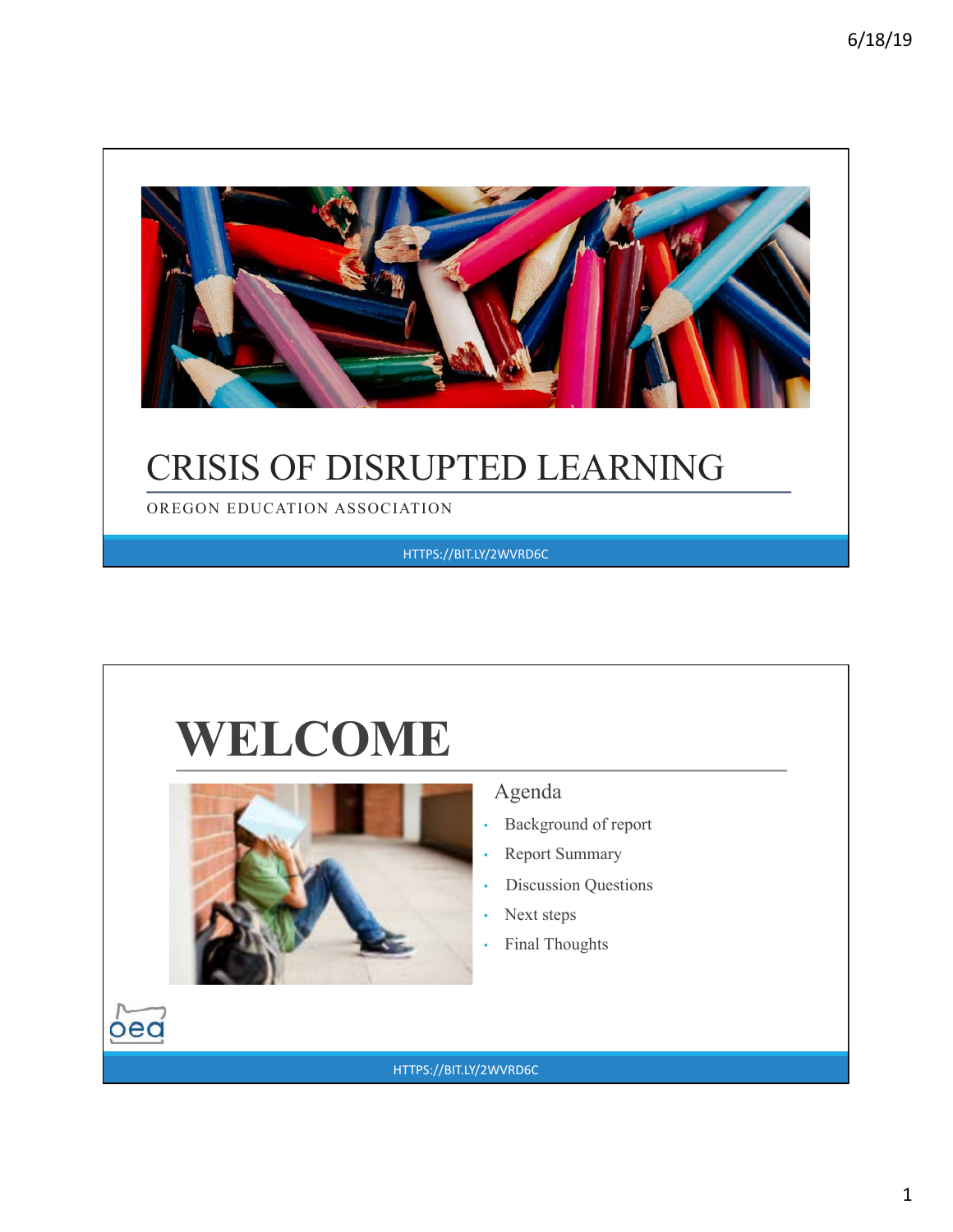### **OBJECTIVES**

- Become familiar with the findings in the disrupted learning report
- •Connect findings to the work you are doing in your community/context
- •Hear from colleagues and network for support and inspiration

 $\overline{\text{o}}$ ed



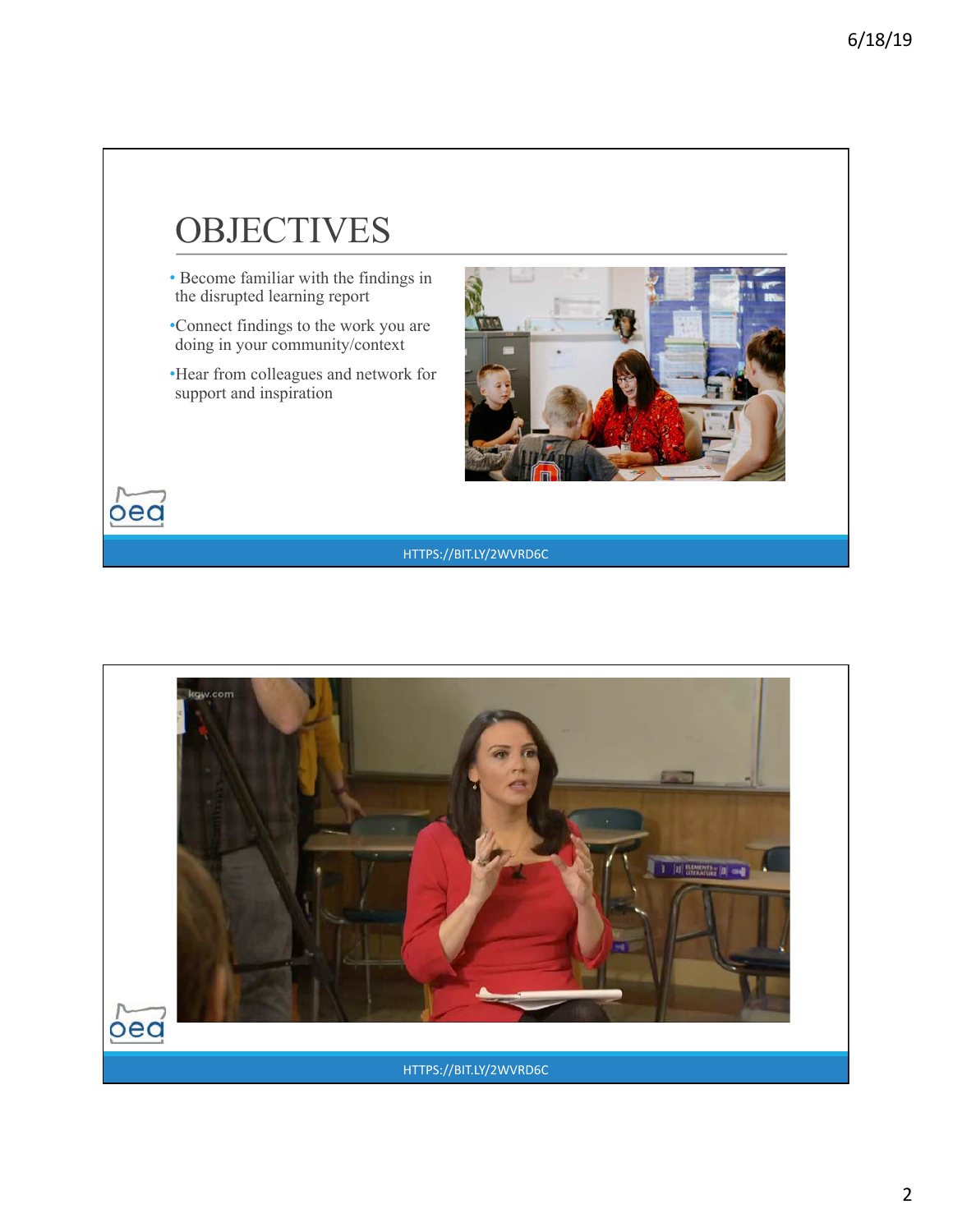

#### Report Summary Reflection Questions

- 1. What is your experience with disruptive learning?
- 2. In your role, what recommendation do you feel is most important and why?
- 3. What ways can the health care community support this work?
- 4. What actions are you considering taking next?

HTTPS://BIT.LY/2WVRD6C



#### OEA NEXT STEPS: LEGISLATION & ACTION

- § Address effects of disrupted learning in classrooms around the state by empowering educators to support students.
- §Ensure that schools have the required resources to address students' unmet needs.
- §Fully fund Oregon schools.
- ■OEA days of action statewide actions every Wednesday of the month